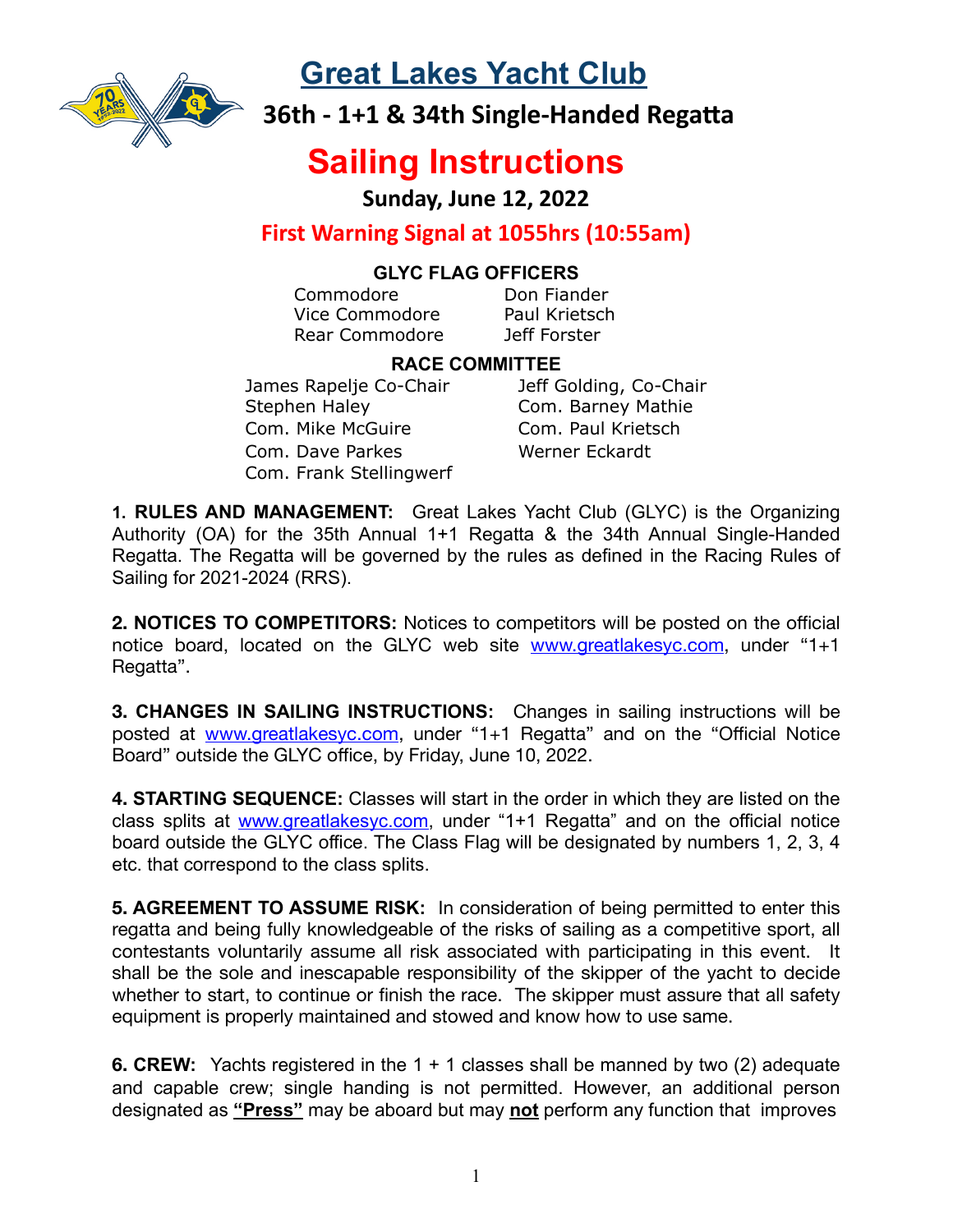that boat's performance during the race. Yachts registered in the single hand classes shall be manned by a single adequate and capable sailor. The decision that the crew is adequate and capable is the sole responsibility of the skipper of each yacht; however, the Race Committee reserves the right to exclude boats which in their judgment are not adequately manned.

**7. JAM CLASS REQUIREMENTS:** No spinnakers, staysails, double head rigs or oversize whisker poles are allowed.

**8. RADIO MONITORING:** Yachts shall monitor channel 72 while racing.

**9. REQUIRED EQUIPMENT:** Each entrant shall carry the following equipment while racing and shall be notified by the Race Committee if inspection is deemed necessary:

- All United States Coast Guard required equipment
- Federally required navigation lights
- NOAA Chart #14850 (Lake St. Clair) or equivalent
- An operating marine VHF transceiver with channels 9, 16, 22, & 72
- Marine distress signals in waterproof containers including two (2) orange smoke and two (2) red launchable flares
- Life vests and safety harnesses for each person on board

**10. PERSONAL SAFETY:** A USCG approved life vest with whistle attached MUST be worn by all persons on board while racing. It is recommended that a safety harness be worn and attached to the yacht while racing.

**11. SPECIAL AIDS:** The use of self-steering devices and electronic navigation aids (e.g., GPS) are permitted without penalty. Such navigation aid(s) shall not be used to automatically control the self- steering system.

**12. STARTING AND FINISHING LINES:** The starting area is located at the LSSC 'G' mark located at  $42^{\circ}28.5'N$  82 $^{\circ}51.0'W$ . All classes start between the orange flag on the Committee boat and the LSSC 'G' mark. The finishing line shall be between the orange flag on the Race Committee boat and the LSSC 'G' mark.

**13. MARKS:** Marks of the course are the Huron Point Buoy (1PH) (42o33.2'N 82o44.9'W), the LSSC 'N' mark 42o28.09'N 82o48.03'W, and the LSSC 'G' mark (42o28.5'N 82o51.00'W). Mark locations are approximate.

#### **14. COURSE** –

**A. Marks to Starboard** (**Green Flag on Committee Boat**) Sail from the starting line to the Huron Point Buoy, then to the LSSC 'N' Mark, then to the finish between the start 'G' Mark and the orange Flag on the Committee Boat. All rounding marks are to starboard. Course length-approximately 14.4Nm. (see Course Chart on page 4).

**B. Marks to Port** (**Red Flag on Committee Boat**) Sail from the starting line to the LSSC 'N' Mark, then to the Huron Point Buoy, then to the finish between the start 'G' Mark and the orange Flag on the Committee Boat. All rounding marks are to port. Course length-approximately 14.4Nm. (See Course Chart on page 4).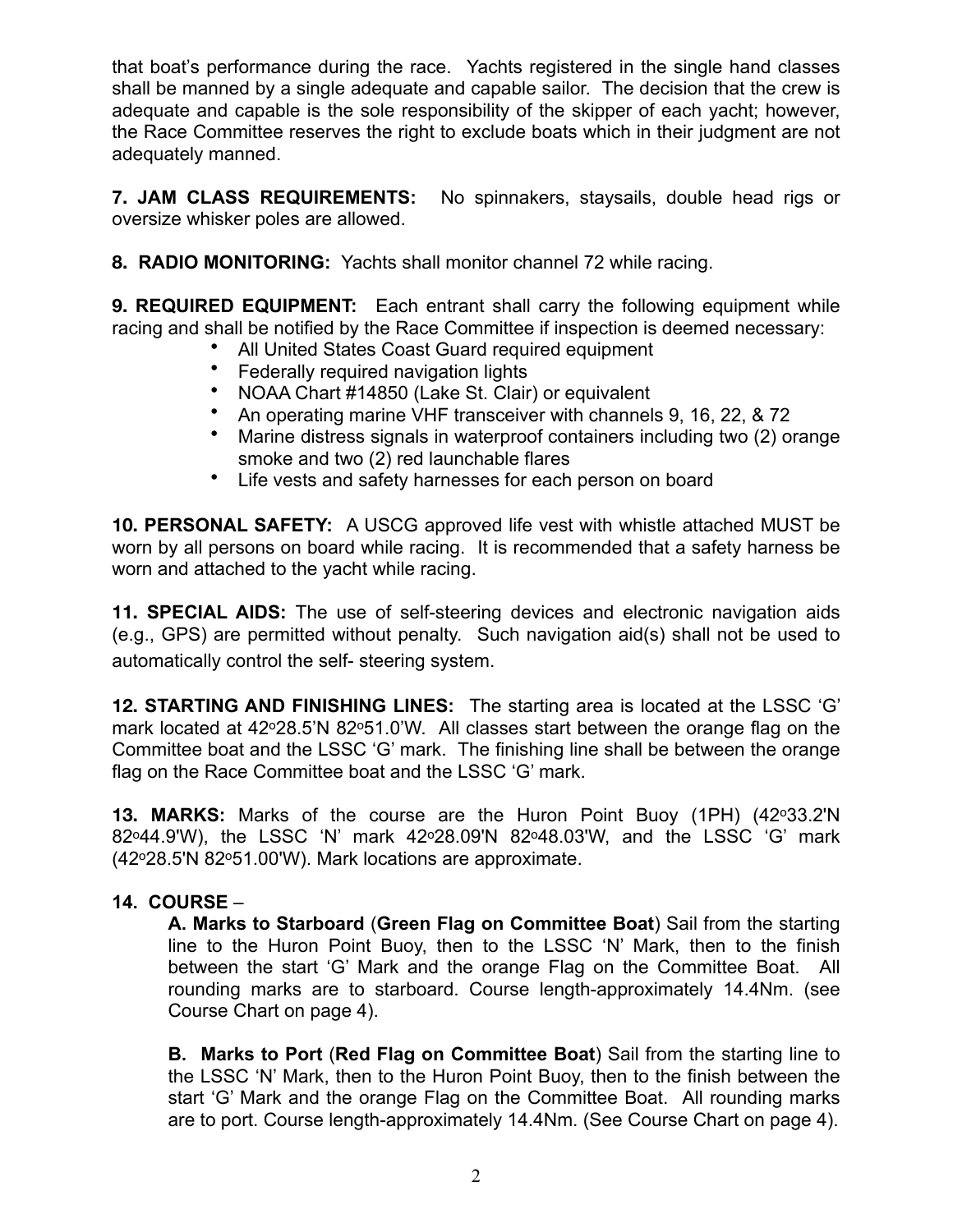#### **15. SHORTENING COURSE**

**A. Prior to the start**, the Race Committee boat shall display a **Code Flag 'A'**: Sail to the first mark passing it on the starboard side, then directly back to the finish.

**B. After the start** When a race committee boat (identified by its display of an 'RC' flag) in the vicinity of a mark displays the following signal, **Code flag 'S':** Finish the race by sailing between the nearby course mark and the Race Committee boat which is displaying the 'S' flag. The race committee may announce the shortened race by radio broadcast.

**16. COMMITTEE BOAT PROTECTION MARK:** There may be a protection mark (inflatable buoy, green) approximately 20 feet from the Committee Boat. If a yacht touches this limit mark, the committee boat, or passes between this mark and the Committee Boat, she shall have, in effect touched a mark.

**17. RESTRICTED AREA:** All yachts shall keep clear of the restricted area (a rectangular area approximately 200 feet back of the starting line) and of the first leg of the course before the starting signal of the class ahead. A yacht which has finished shall keep clear of the finishing line and all other yachts which have not finished.

**18. PROTESTS:** Submit a protest form **electronically** in accordance with US Sailing Rules, to vice commodore.greatlakes yc@gmail.com. Notify the Race Committee within two hours of finishing. The Race Committee will provide notification of hearing schedule to those involved.

**19. TIME LIMIT:** There will be no time limit in which to finish this race. The Race Committee may not be on station to record finishing times after 1700. Therefore, skippers finishing after that time are to record their own finishing time and report it to the Race Committee in person or by calling Jim Rapelje at 586 612.6758 or Paul Krietsch at 313.712.0137

**20. WITHDRAWALS:** Participants withdrawing from the race are required to notify the Race Committee via VHF radio (Channel 72) or telephone; Jim Rapelje at 586 612.6758 or Paul Krietsch at 313.712.0137 at their earliest opportunity. Failure to notify the Race Committee may preclude acceptance of entry in subsequent GLYC sponsored events.

**GENERAL INFORMATION:** NOR, SI's & Class Splits will be posted at [greatlakesyc.com/1-1-regatta](http://greatlakesyc.com/1-1-regatta). For further information direct questions to GLYC Race Chairman James Rapelje, 586.612.6758 (jarapelje@gmail.com).

#### **All are welcome at the GLYC Awards Presentation & Barbecue on the GLYC patio following racing. (BYOB)**